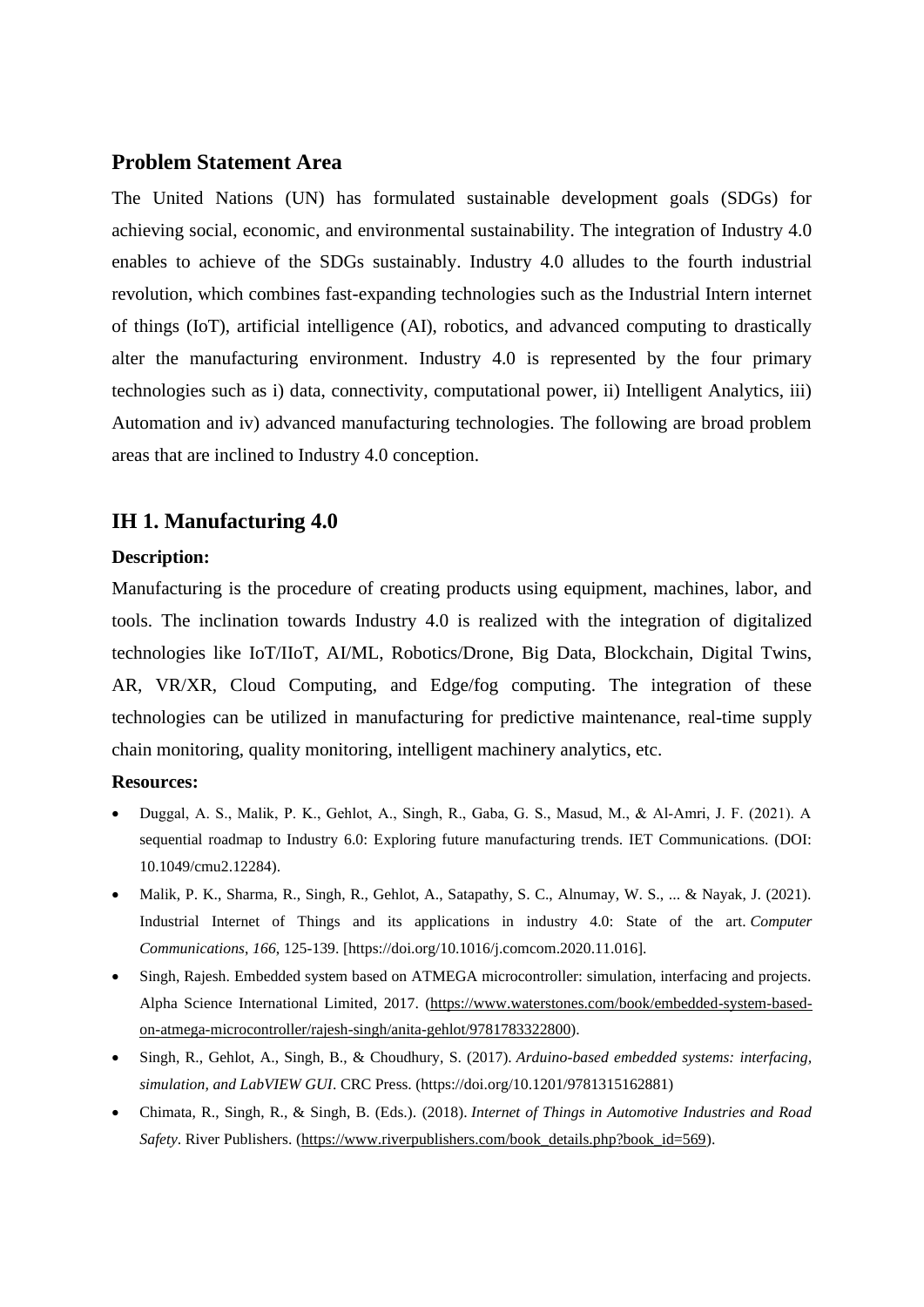# **IH 2: Pharma 4.0**

## **Description:**

Pharmacy is a significant area, where the discovery, development, marketing, and supply chain of drugs are primary activities. The integration of IoT/IIoT, AI/ML, Robotics/Drone, Big Data, Blockchain, Digital Twins, AR, VR/XR, Cloud Computing, and Edge/fog computing in pharmacy can be used for quality monitoring, pharmacy analytics, smart electronic medical records, detection of anomalies in the supply chain, electronic prescription, real-time delivery system, personalized medicine, etc.

#### **Resources:**

- Rathour, N., Alshamrani, S. S., Singh, R., Gehlot, A., Rashid, M., Akram, S. V., & AlGhamdi, A. S. (2021). IoMT Based Facial Emotion Recognition System Using Deep Convolution Neural Networks. Electronics, 10(11), 1289. [https://doi.org/10.3390/electronics10111289].
- Singh, R., Gehlot, A., Rashid, M., Saxena, R., Akram, S. V., Alshamrani, S. S., & AlGhamdi, A. S. (2021). Cloud Server and Internet of Things Assisted System for Stress Monitoring. *Electronics*, *10*(24), 3133. [https://doi.org/10.3390/electronics10243133]
- Beri, R., Dubey, M. K., Gehlot, A., Singh, R., Abd-Elnaby, M., & Singh, A. (2021). A novel fogcomputing-assisted architecture of E-healthcare system for pregnant women. *The Journal of Supercomputing*, 1-25. [https://doi.org/10.1007/s11227-021-04176-7].
- Rathour, N., Khanam, Z., Gehlot, A., Singh, R., Rashid, M., AlGhamdi, A. S., & Alshamrani, S. S. (2021). Real-Time Facial Emotion Recognition Framework for Employees of Organizations Using Raspberry-Pi. *Applied Sciences*, *11*(22), 10540. [https://doi.org/10.3390/app112210540].

# **IH 3: Energy Management 4.0**

## **Description:**

Renewable energy integration and energy efficiency are critical drivers for the transition of sustainable energy transitions and climate change mitigation. The integration of IoT/IIoT, AI/ML, Robotics/Drone, Big Data, Blockchain, Digital Twins, AR, VR/XR, Cloud Computing, and Edge/fog computing in Energy management can be used for smart grid, smart microgrids, fault detection & diagnosis, energy trading, energy storage, energy supply chain, smart meter, smart transformer, etc.

#### **Resources:**

• Thurai Raaj, V. B., Gorantla, S. R., Karunanidy, D., Dumka, A., Singh, R., Rashid, M., ... & Alshamrani, S. S. (2022). Dual Battery Storage Technique for Remote, Location-Based Solar PV System and Standalone Applications. Energies, 15(8), 2748. **[**https://doi.org/10.3390/en15082748].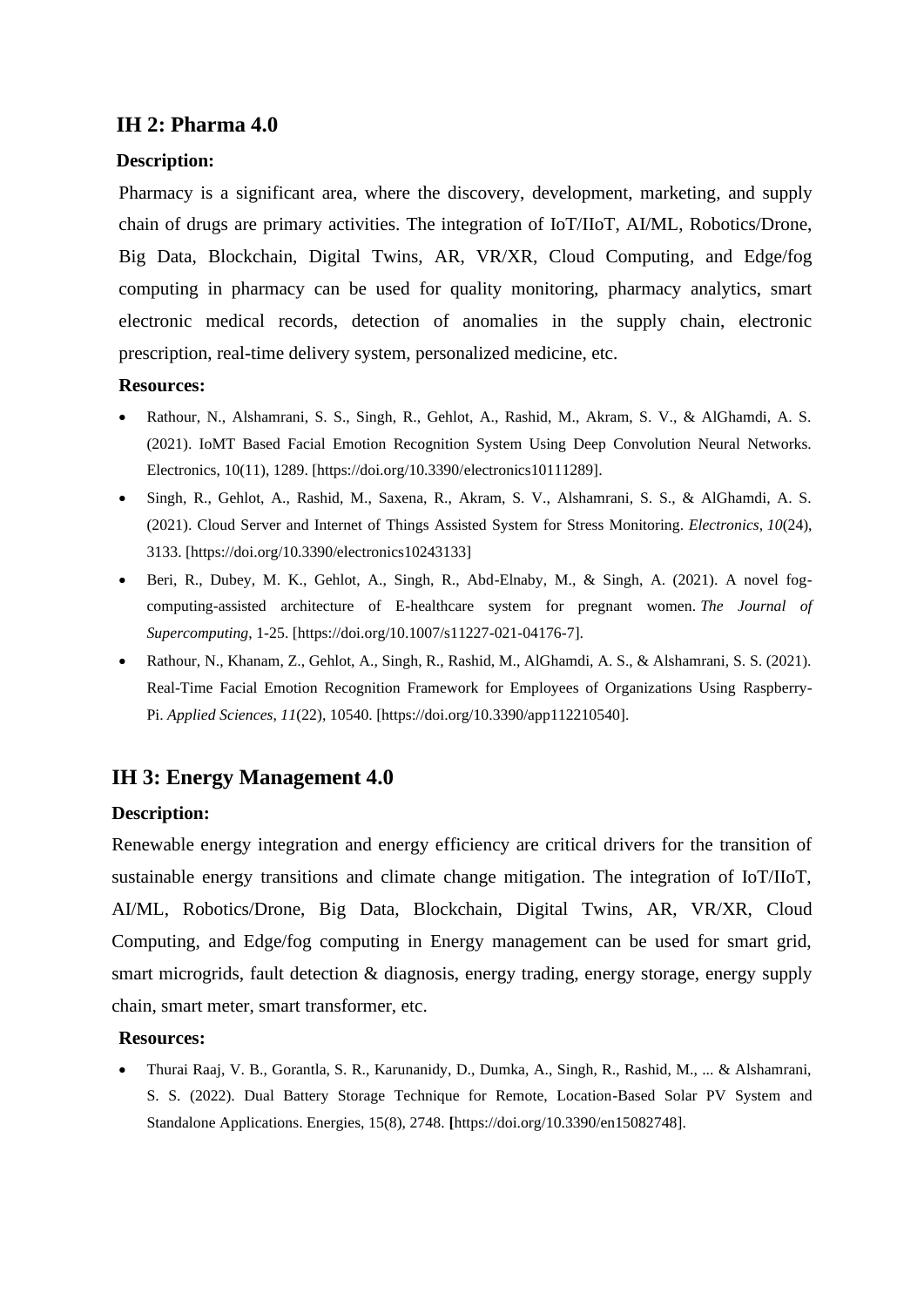- Sharma, V. K., Singh, R., Gehlot, A., Buddhi, D., Braccio, S., Priyadarshi, N., & Khan, B. (2022). Imperative Role of Photovoltaic and Concentrating Solar Power Technologies towards Renewable Energy Generation. *International Journal of Photoenergy*, *2022*. [https://doi.org/10.1155/2022/3852484]
- Samkria, R., Abd-Elnaby, M., Singh, R., Gehlot, A., Rashid, M., Aly, M. H., & El-Shafai, W. (2021). Automatic PV Grid Fault Detection System with IoT and LabVIEW as Data Logger. CMC-COMPUTERS MATERIALS & CONTINUA, 69(2), 1709-1723. [http://dx.doi.org/10.32604/cmc.2021.018525].
- Malik, P., Gehlot, A., Singh, R., Gupta, L. R., & Thakur, A. K. (2022). A Review on ANN Based Model for Solar Radiation and Wind Speed Prediction with Real-Time Data. *Archives of Computational Methods in Engineering*, 1-19. [https://doi.org/10.1007/s11831-021-09687-3].
- Gehlot, A., Singh, R., Saini, D. K., Yadav, M., & Singh, B. (2018). IoT enabled smart microgrid….. rapid prototyping. *GBS Publication*.
- [https://novapublishers.com/shop/applied-soft-computing-techniques-for-renewable-energy/.](https://novapublishers.com/shop/applied-soft-computing-techniques-for-renewable-energy/)

# **IH4: Legal Practices 4.0**

## **Description:**

Legal practice is stated as a job done mainly for the objective of offering legal advice or representation. The integration of IoT/IIoT, AI/ML, Robotics/Drone, Big Data, Blockchain, Digital Twins, AR, VR/XR, Cloud Computing, and Edge/fog computing in legal practice can be used for digital documentation, e-hearing, legal Analytics, virtual legal assistants, virtual legal training and practices, automating creative processes, perform due diligence and research, etc.

## **Resources:**

- Koulu, R., Kallio, L., & Hakkarainen, J. (2017). Law and digitalization: an agenda for the future. [https://doi.org/10.3390/laws9020014]
- Caserta, S. (2020). Digitalization of the legal field and the future of large law firms. *Laws*, *9*(2), 14. [http://doi.org/10.31885/2019.00007].

# **IH5: Highways 4.0**

## **Description:**

The highway road transport system is one of the transport systems that enable to transit of goods and humans from one location to another location. The integration of IoT/IIoT, AI/ML, Robotics/Drone, Big Data, Blockchain, Digital Twins, AR, VR/XR, Cloud Computing, and Edge/fog computing in highways can be used for the smart highway lighting system, smart traffic, and emergency management system, renewable energy sources on highways, smart display, smart reflectors, etc.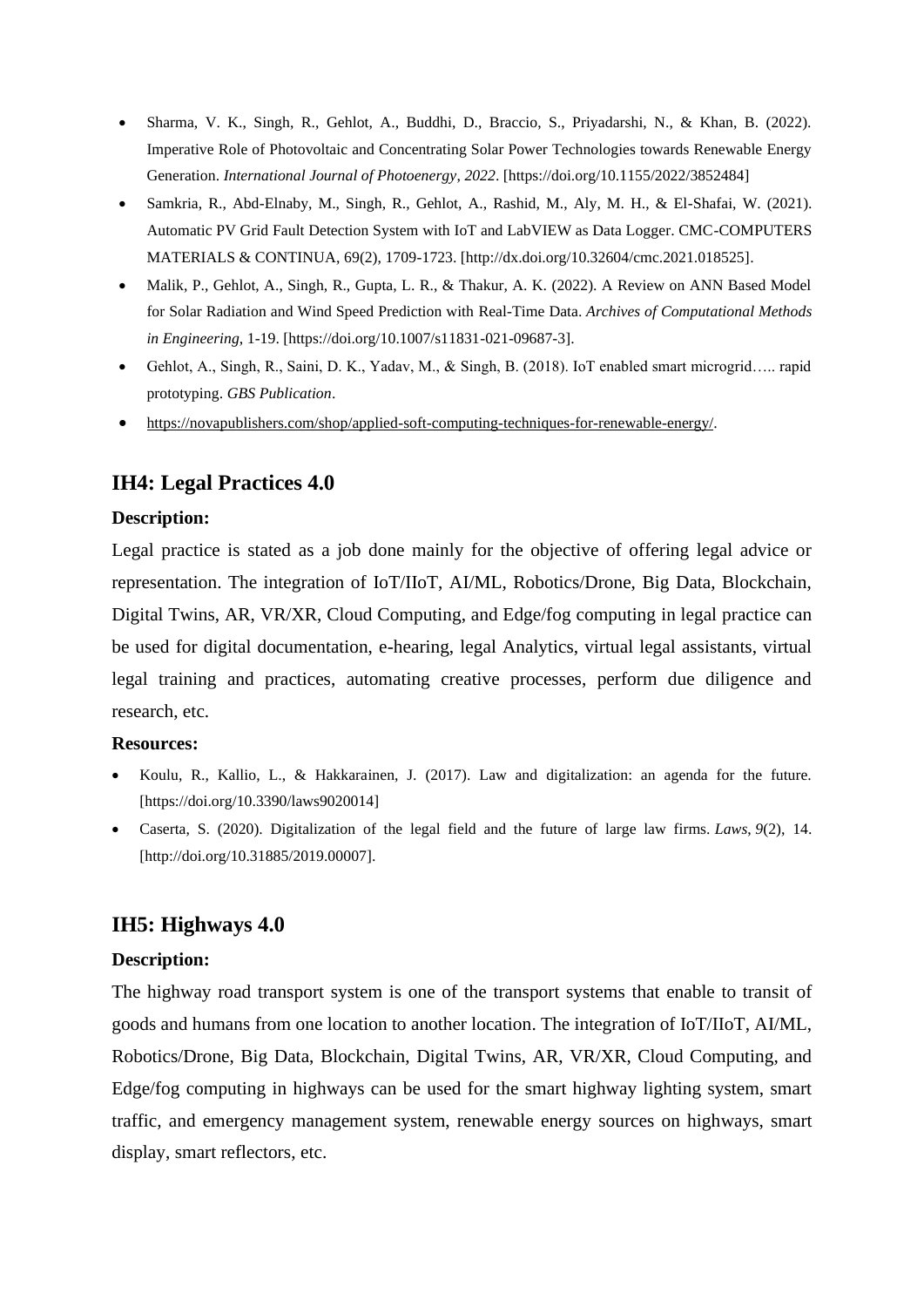### **Resources:**

- Singh, R., Sharma, R., Akram, S. V., Gehlot, A., Buddhi, D., Malik, P. K., & Arya, R. (2021). Highway 4.0: Digitalization of highways for vulnerable road safety development with intelligent IoT sensors and machine learning. Safety science, 143, 105407. [https://doi.org/10.1016/j.ssci.2021.105407].
- Gehlot, A., Singh, R., Kuchhal, P., Kumar, A., Singh, A., Alsubhi, K., ... & Brenosa, J. (2021). WPAN and IoT Enabled Automation to Authenticate Ignition of Vehicle in Perspective of Smart Cities. *Sensors*, *21*(21), 7031. [https://doi.org/10.3390/s21217031].
- Singh, R., Gehlot, A., Jain, V., & Malik, P. K. (Eds.). (2019). *Handbook of research on the internet of things applications in robotics and automation*. IGI Global. [10.4018/978-1-5225-9574-8].

## **IH6: Cities 4.0**

## **Description:**

A city is a place where an immense number of people live in close proximity. Cities typically have their governments and systems for maintaining and supplying the basic amenities to the resided people. The integration of IoT/IIoT, AI/ML, Robotics/Drone, Big Data, Blockchain, Digital Twins, AR, VR/XR, Cloud Computing, and Edge/fog computing in cities can be used for water quality management and supply management, waste management, air quality monitoring, streetlights, education, mobility, etc.

#### **Resources:**

- Singh, R., Baz, M., Gehlot, A., Rashid, M., Khurana, M., Akram, S. V., ... & AlGhamdi, A. S. (2021). Water Quality Monitoring and Management of Building Water Tank Using Industrial Internet of Things. Sustainability, 13(15), 8452. [https://doi.org/10.3390/su13158452].
- Akram, S. V., Singh, R., AlZain, M. A., Gehlot, A., Rashid, M., Faragallah, O. S., ... & Prashar, D. (2021). Performance analysis of IoT and long-range radio-based sensor node and gateway architecture for solid waste management. Sensors, 21(8), 2774. [https://doi.org/10.3390/s21082774].
- Gehlot, A., Alshamrani, S. S., Singh, R., Rashid, M., Akram, S. V., AlGhamdi, A. S., & Albogamy, F. R. (2021). Internet of Things and Long-Range-Based Smart Lampposts for Illuminating Smart Cities. *Sustainability*, *13*(11), 6398. [https://doi.org/10.3390/su13116398].
- Singh, R., Gehlot, A., Jain, V., & Malik, P. K. (Eds.). (2019). *Handbook of research on the internet of things applications in robotics and automation*. IGI Global. [10.4018/978-1-5225-9574-8].

# **IH 7: Infrastructure, Mobility & Safety 4.0**

#### **Description:**

Mobility plays a critical role in everyday life on a micro and a macro scale combined. Modernization in mobility would enable the establishment of a sustainable, digitalized, and informed society. The integration of IoT/IIoT, AI/ML, Robotics/Drone, Big Data,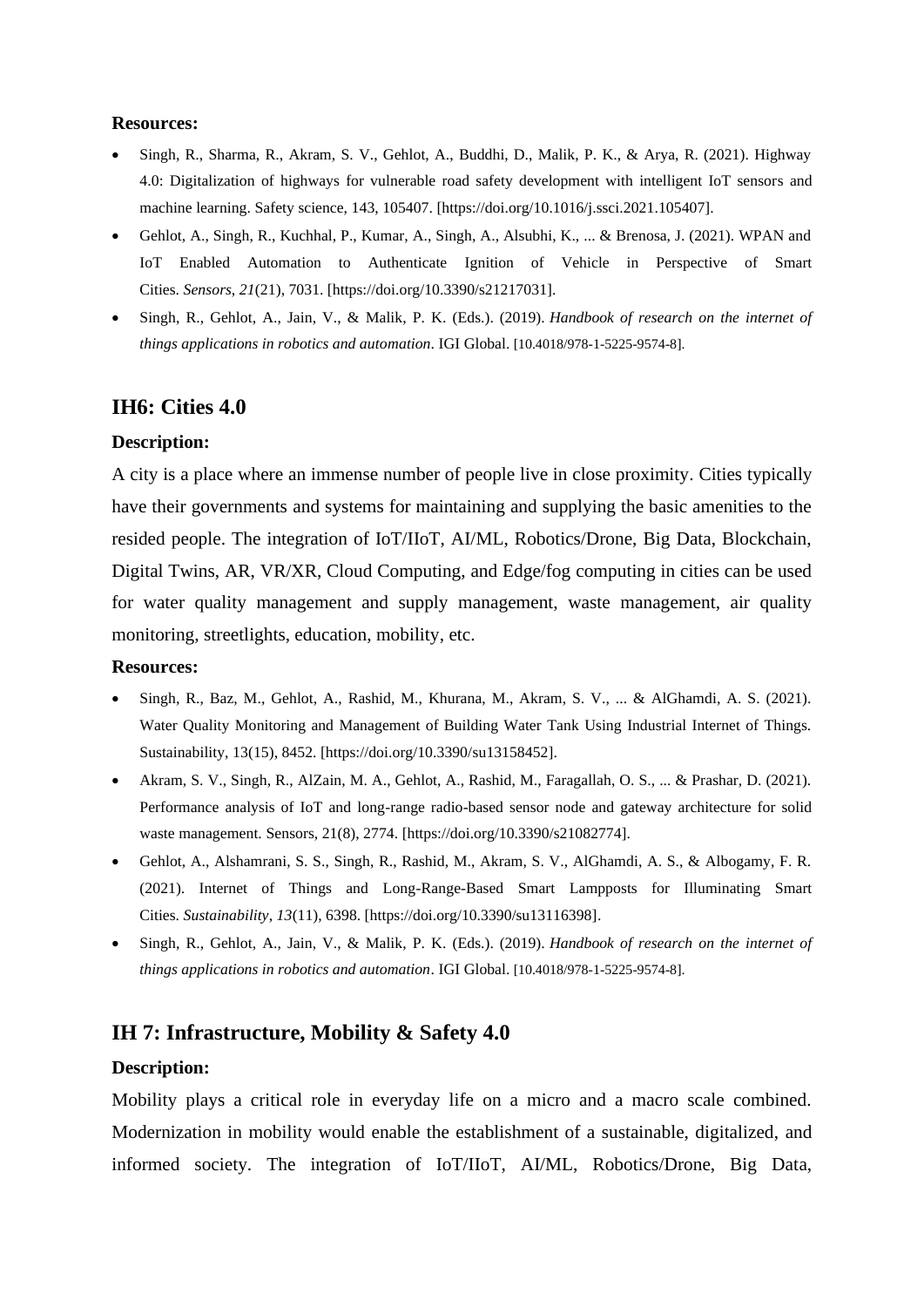Blockchain, Digital Twins, AR, VR/XR, Cloud Computing, and Edge/fog computing in Mobility can be used for enhancement of road environment, curbing driver distraction, adoption of electric vehicles, integration of low power computing units in vehicular networks, etc.

#### **Resources:**

- Duggal, A. S., Singh, R., Gehlot, A., Gupta, L. R., Akram, S. V., Prakash, C., ... & Kumar, R. (2021). Infrastructure, mobility and safety 4.0: Modernization in road transportation. *Technology in Society*, *67*, 101791. [https://doi.org/10.1016/j.techsoc.2021.101791].
- Chimata, R., Singh, R., & Singh, B. (Eds.). (2018). Internet of Things in Automotive Industries and Road Safety. River Publishers. [https://www.riverpublishers.com/book\_details.php?book\_id=569]

## **IH 8: Villages 4.0**

### **Description:**

The United Nations (UN) 2030 Agenda makes it clear that growth and sustainable management are not confined to cities, but also those living in rural and villages. In addition, the villages are the heart of every nation, the villages not only support and maintain the geological ecosystem but also have a great impact on the economic and social ecosystem. The integration of IoT/IIoT, AI/ML, Robotics/Drone, Big Data, Blockchain, Digital Twins, AR, VR/XR, Cloud Computing, and Edge/fog computing in villages can be used for dairy & cattle management, agriculture, governance, education, health, minor forest produce (MFP), skill development, forest monitoring & management, etc.

#### **Resources:**

- Malik, P., Singh, R., Gehlot, A., Akram, S. V., & Das, P. K. (2022). Village 4.0: Digitalization of Village with Smart Internet of Things Technologies. Computers & Industrial Engineering, 107938. [https://doi.org/10.1016/j.cie.2022.107938].
- Singh, R., Thakur, A. K., Gehlot, A., & Kaviti, A. K. (Eds.). (2022). Internet of Things for Agriculture 4.0: Impact and Challenges. CRC Press. [https://doi.org/10.1201/9781003161097].
- Swain, M., Zimon, D., Singh, R., Hashmi, M. F., Rashid, M., & Hakak, S. (2021). LoRa-LBO: An experimental analysis of lora link budget optimization in custom build iot test bed for agriculture 4.0. *Agronomy*, *11*(5), 820. [https://doi.org/10.3390/agronomy11050820]
- Singh, R., Gehlot, A., Akram, S. V., Thakur, A. K., Buddhi, D., & Das, P. K. (2021). Forest 4.0: Digitalization of forest using the Internet of Things (IoT). *Journal of King Saud University-Computer and Information Sciences*. [https://doi.org/10.1016/j.jksuci.2021.02.009]
- Singh, R., Gehlot, A., Prajapat, M. K., & Singh, B. (2021). *Artificial Intelligence in Agriculture*. CRC Press. [https://doi.org/10.1201/9781003245759].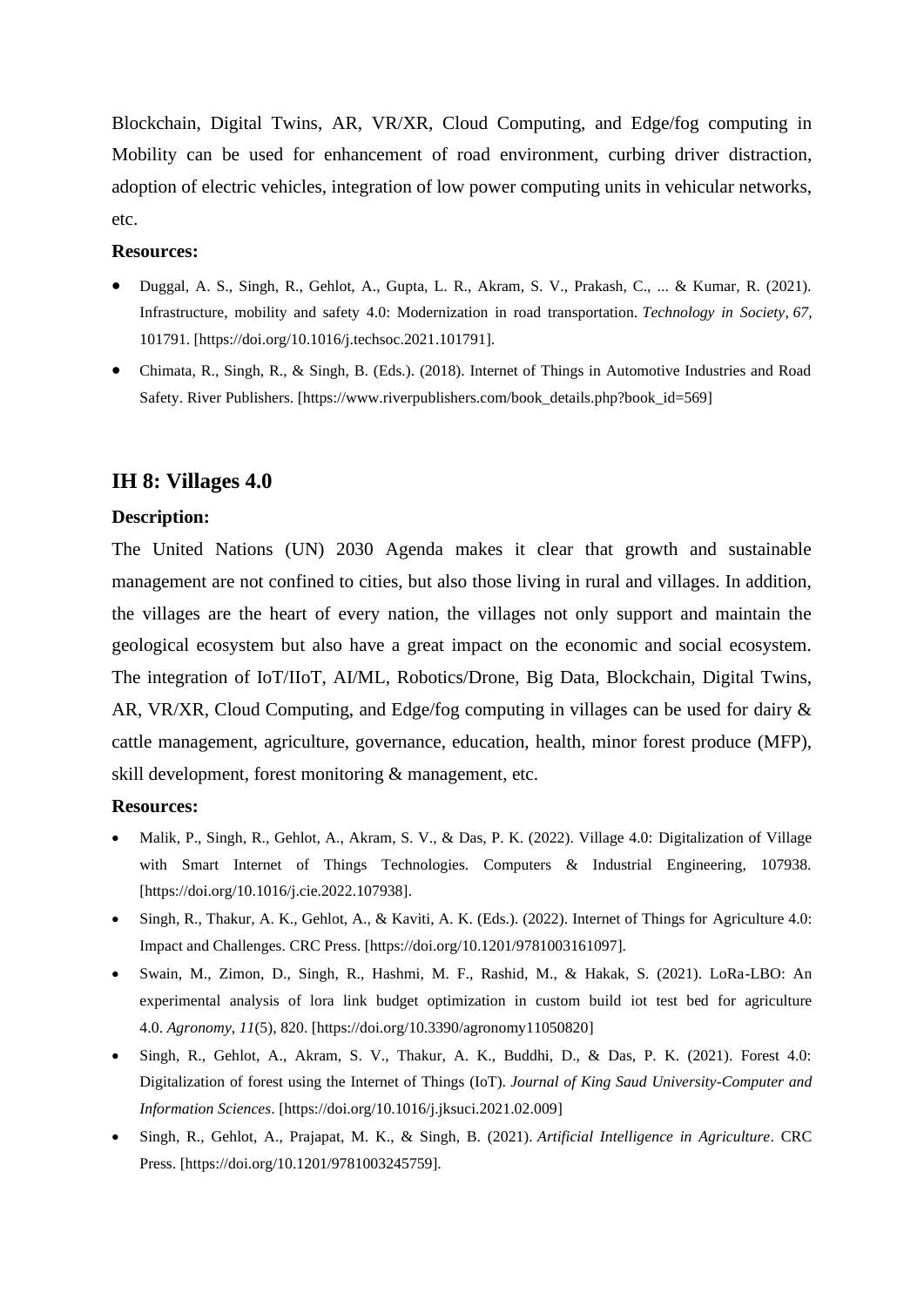## **IH 9: Industry 6.0**

### **Description:**

It is predicted that by 2050, technology will have advanced to the point of complete autonomy. The conceptual notion of Industry 6.0 incorporates innovations and developments in almost every domain. Advanced robotics, Medical healthcare and bioengineering technologies, multidimensional printing, robo-medics, assistive home-robotics, cumulativealternative energy, and deep dive EEG are the few areas of Industry 6.0

#### **Resources:**

• Duggal, A. S., Malik, P. K., Gehlot, A., Singh, R., Gaba, G. S., Masud, M., & Al‐Amri, J. F. (2021). A sequential roadmap to Industry 6.0: Exploring future manufacturing trends. IET Communications. [doi: 10.1049/cmu2.12284].

## **IH 10: Hospitality 4.0**

### **Description:**

Hospitality management is a vast field that encompasses supervising the day-to-day administration, operational, and commercial responsibilities of hospitality businesses like hotels, food and beverage, and catering. The integration of IoT/IIoT, AI/ML, Robotics/Drone, Big Data, Blockchain, Digital Twins, AR, VR/XR, Cloud Computing, and Edge/fog computing in hospitality can be used for Speedy and accurate customer service, Quality check, Automation of Check-In and Check-Out, regular monitoring of employee health and welfare, Cleanliness, Health and customer safety systems, etc.

### **Resources:**

- <https://novapublishers.com/shop/innovations-and-challenges-in-human-resource-management-for-hr4-0/>
- Singh, R., Gehlot, A., Jain, V., & Malik, P. K. (Eds.). (2019). *Handbook of research on the internet of things applications in robotics and automation*. IGI Global. [doi: 10.4018/978-1-5225-9574-8].

# **IH 11: Arts & Humanities 4.0**

#### **Description:**

Humanities are disciplines that study the representations of the human mind. Language, music, art, literature, theatre, and poetry are manifestations of such expressions. The integration of IoT/IIoT, AI/ML, Robotics/Drone, Big Data, Blockchain, Digital Twins, AR, VR/XR, Cloud Computing, and Edge/fog computing in Arts & Humanities can be used for Creative and Critical thinking, Speeches, Debates, Discussions on a public platform, Life